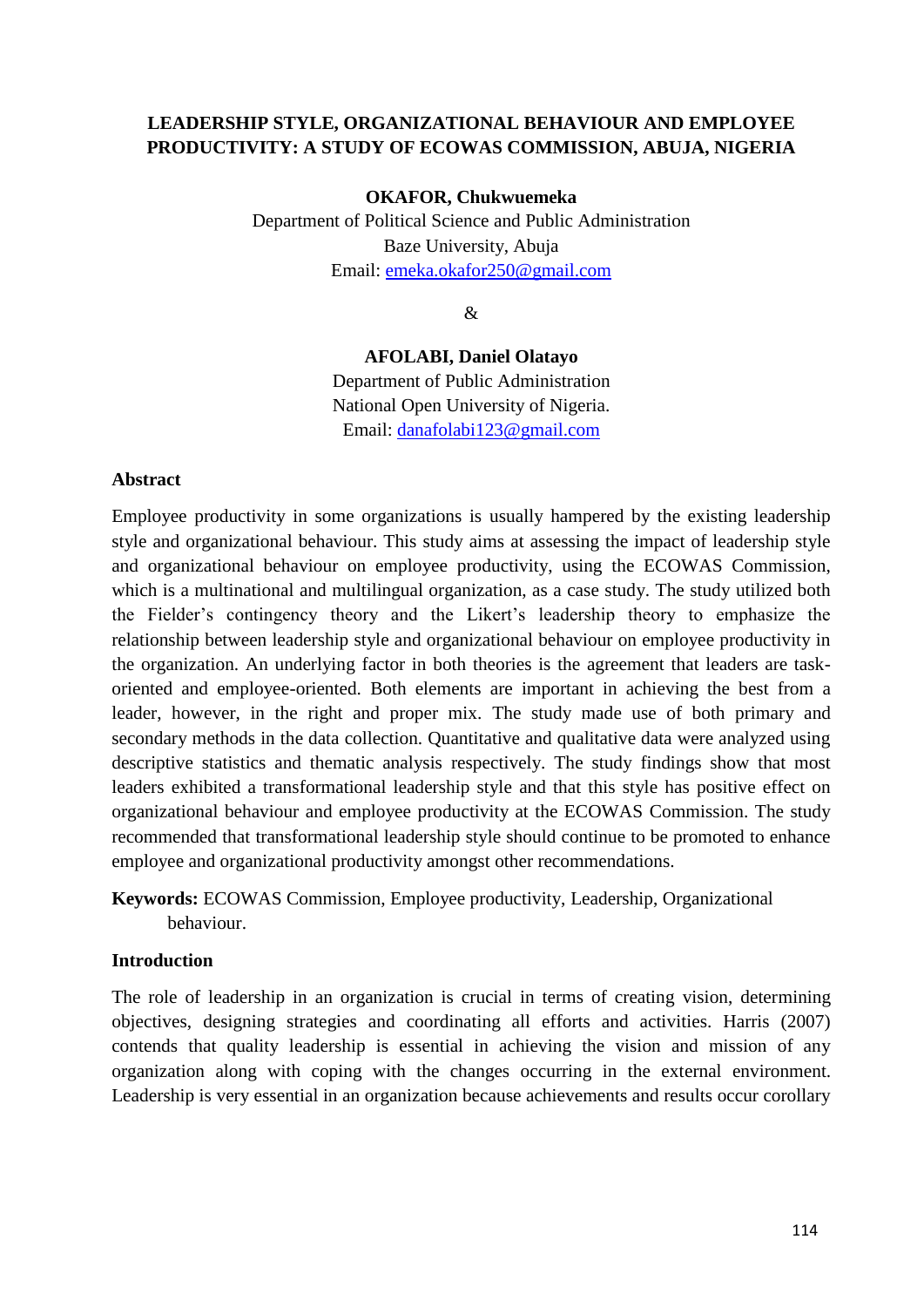to the traits being exhibited by the leader. The major aim of every organization is to grow. The relationship between the management and employees has a great impact to that effect. The challenges of coping with today's uncertain business environment have put many organizations on their toes to struggle for survival in the heat of competition. The driver of such strategic move towards surviving the competition is the leadership provided by managers who are expected to influence others in achieving organizational goals and boosting employee productivity. Shafie and Barghi (2013) explain the importance of leadership in organizations, especially on human beings who are apparently the biggest assets. The main drivers of organizations are usually employees. They give life to the organizations and maintain the drive towards achieving organizational goals. Leadership here provides workers with direction and psychological satisfaction to get the best from them. Paracha, Qamar and Waqus (2012) assert that leaders play essential roles in accomplishing goals and in boosting employee's performance by satisfying them with their jobs.

The relevance of leadership in different organizations is often not taken adequate note of. Effective leadership is known to enhance productivity of employees in all organizations. Organizations in both public and private sectors often face some challenges. This may be due to lack of effective leadership. The main concern of any organization is to accomplish its stated objectives. There is, therefore, the need for effective leaders to coordinate and motivate employees (Vigoda-Gadot, 2012). However, some organizations do not take account of the leadership style adopted by their managers, and this has negative impacts on the performance of the organization and general employee turnover. The workers that interact within any organization contribute in achieving the goals for which the organization was established. The elements that interact within the organization are the people, technology and structure. These elements are also influenced by the external social system. Organizational behaviour is then described within the ambit of the resulting mix, while the external influence of the organization affects the attitudes of the people, their working conditions, and competition for resources and power. Employee performance which would eventually determine employee's productivity is critical to the overall success of any organization.

This study focused on the effect of leadership styles and organizational behaviour on employee productivity at ECOWAS Commission, Abuja Nigeria. The ECOWAS Commission is a multinational international organization, with a strong organizational structure and institutional framework that defines the functions of its leadership and the roles of the employees in achieving organizational goals. Since its establishment in 1975, ECOWAS has recorded a number of landmark achievements in the area of economic development, peace and security within the West African sub-region. This study, therefore, aims to explore the nexus between leadership style, organizational behaviour and employee productivity at ECOWAS Commission in Abuja. The study is a quantitative investigation and adopted the primary method of data collection which includes the use of questionnaire and structured interviews in realizing the objectives.

The specific objectives of the study are:

To examine the effect of leadership style and organizational behaviour on employee productivity at the ECOWAS Commission, Abuja;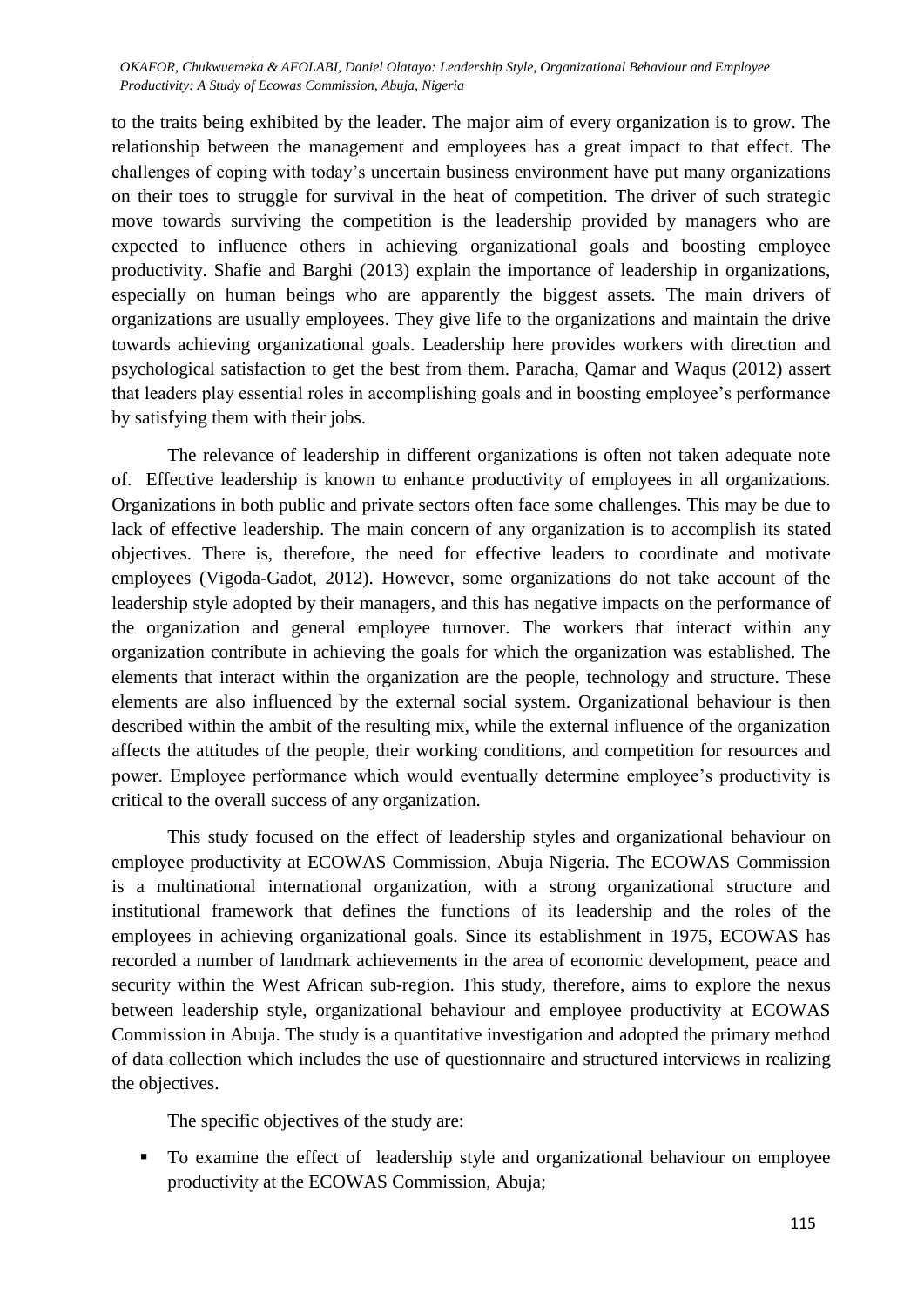- To assess the significance of leader and employee relationship in building the Commission; and
- To make recommendations on leadership models that can greatly improve employee productivity.

# **Leadership, Organizational Behaviour, Employee Productivity: Conceptual Clarification Leadership**

Leadership remains one of the most relevant and complex aspects of organizational context. Adlam (2003) views leadership as a complex concept since several approaches have been employed to provide meaning to the term. There are many leadership definitions in the literature from a number of perspectives, some of which would be considered. The traditional perspective of leadership perceives the concept of leadership as inducing compliance, respect and cooperation. In other words, the leader exercises power over the followers to obtain their cooperation (Anderson, 1998) and are responsible for formulating goals and ensuring their efficient accomplishment. Schermerhorn, Hunt and Osborn (2000) define leadership as a case of interpersonal influence that gets individuals, or groups of people to do what the leader wants to be done. This implies that the leader's focus is on what he/she wants from people. Therefore, followers' input is not encouraged with regard to what it is to be done. The contemporary perspective of leadership is more focused on non-bureaucracy, the perception where leadership appears to emphasize motivation, inclusion and empowerment of followers, rather than the traditional perspective focus on bureaucracy (in which the leader tends to direct others and make decision for others to implement). To justify this perspective, Maxwell (1999) explains that the leader's attention is on what he/she can put into people rather than what he/she can get out of them, so as to build the kind of relationship that promotes and increases productivity in the organization. Similarly, in providing clarification on the contemporary leadership perspective, Jaques and Clement (1991) define leadership as a process in which an individual sets direction for other people and carries them along in that direction with competences and productivity. This approach emphasizes on transformation that brings positive changes in the organization, groups, interpersonal relationships and the environment.

However, both the old and new concepts of leadership appear to agree on some characteristics of leadership. For example, both agree that leadership does not take place in isolation. Rather, it takes place in the process of two or more people interacting and the leader seeks to influence the behaviour of other people. However, to a large extent, the old concept of leadership is based on exercising power over followers to maintain the status quo, while the new perspective is based on continuous improvement and power sharing with the followers. The old concept of leadership is based on downward exercise of power and authority while the new seeks to develop respect and concern for the followers and see them as a powerful source of knowledge, creativity and energy for improving the organization. The issue of change and empowerment is the main focus of the new perspective on leadership. Altheeb (2020) contends that leaders "undeniably have direct influence on employee behaviour, effort, input, and consequently output". The leader is expected to continually generate new ideas for increasing efficiency and productivity within the organization. The leader is required to provide needed strategies for executing the vision and motivate the employees to accomplish this vision by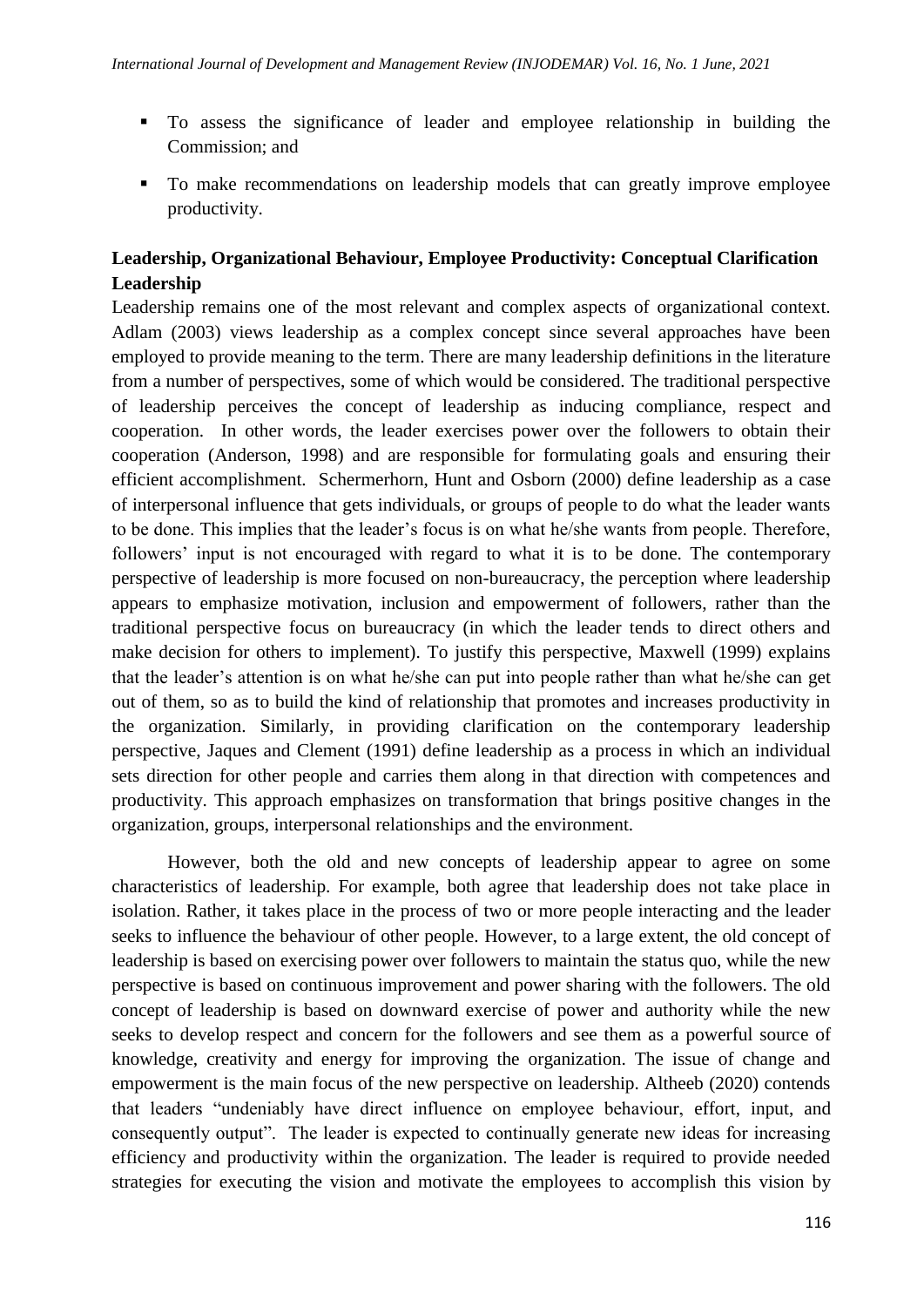using their own initiatives to improve their inter-group relations in and outside of the organization. Leadership in the study context is the capacity of the leader to set goals and mobilize available resources to achieve the goals in due time.

#### **Organizational Behaviour**

Max Weber cited in Rheinstein (1954) defines organization as the "ordering of social relationship". Barnard (1938) also refers to organization as "a system of consciously coordinated activities comprising of two or more persons". From these, one understands that organization consists of individuals with different tasks attempting to accomplish a common purpose. Organizational behaviour is "a social unit within which people have achieved somewhat stable relations among themselves in order to facilitate obtaining a set of objectives or goals" (Litterer, 1963). Saravanakumar (2019) defines it as "the study of human behaviour and the organizational context, and the organization itself". These definitions have three dimensions, i.e., the individual behaviour; the organization and the interface between the two. It focuses on the best way to manage individuals, groups, organizations, and processes. Knowledge of organizational behaviour can provide managers with a better understanding of how their organization attempts to accomplish its goals. This knowledge may also lead to ways in which an organization can make its processes more effective and efficient, thus allowing the organization to successfully adapt to changing circumstances. There are a variety of factors that can influence organizational behaviour, including the organization's culture, policies, and structure. These aspects can have an impact on employee's productivity and their commitment to the organization. Organizational behaviour in the context therefore, refers to a component of management activity which focuses on how individuals act within the organization. It includes all forms of social and other job related interactions.

### **Employee Productivity**

The main goal of any organization is to enhance the productivity of its employees. Employee productivity is a multidimensional construct and extremely vital criteria that determines organizational successes or failures. Prasetya and Kato (2011) define employee productivity as the attained outcomes of actions with skills of employees who perform in some situation. According to Pattanayak (2005), "the productivity of an employee is his/her resultant behaviour on a task which can be observed and evaluated". To Pattanayak, employee's productivity is the contribution made by an individual in the accomplishment of organizational goals. Here, employee productivity is simply the result of patterns of action carried out to satisfy an objective according to some standards. This means employee productivity is a behaviour which consists of directly observable actions of an employee, and also mental actions or products such as answers or decisions, which result in organizational outcomes in the form of attainment of goals. Ibrahim (2004) also states that it is "an important activity that provides both the goals and methods to achieve the organizational goals and provide the achievement level in terms of output". In the study context, employee productivity refers to an evaluation of the employee's efficiency which is measured in terms of the employee output in a given time.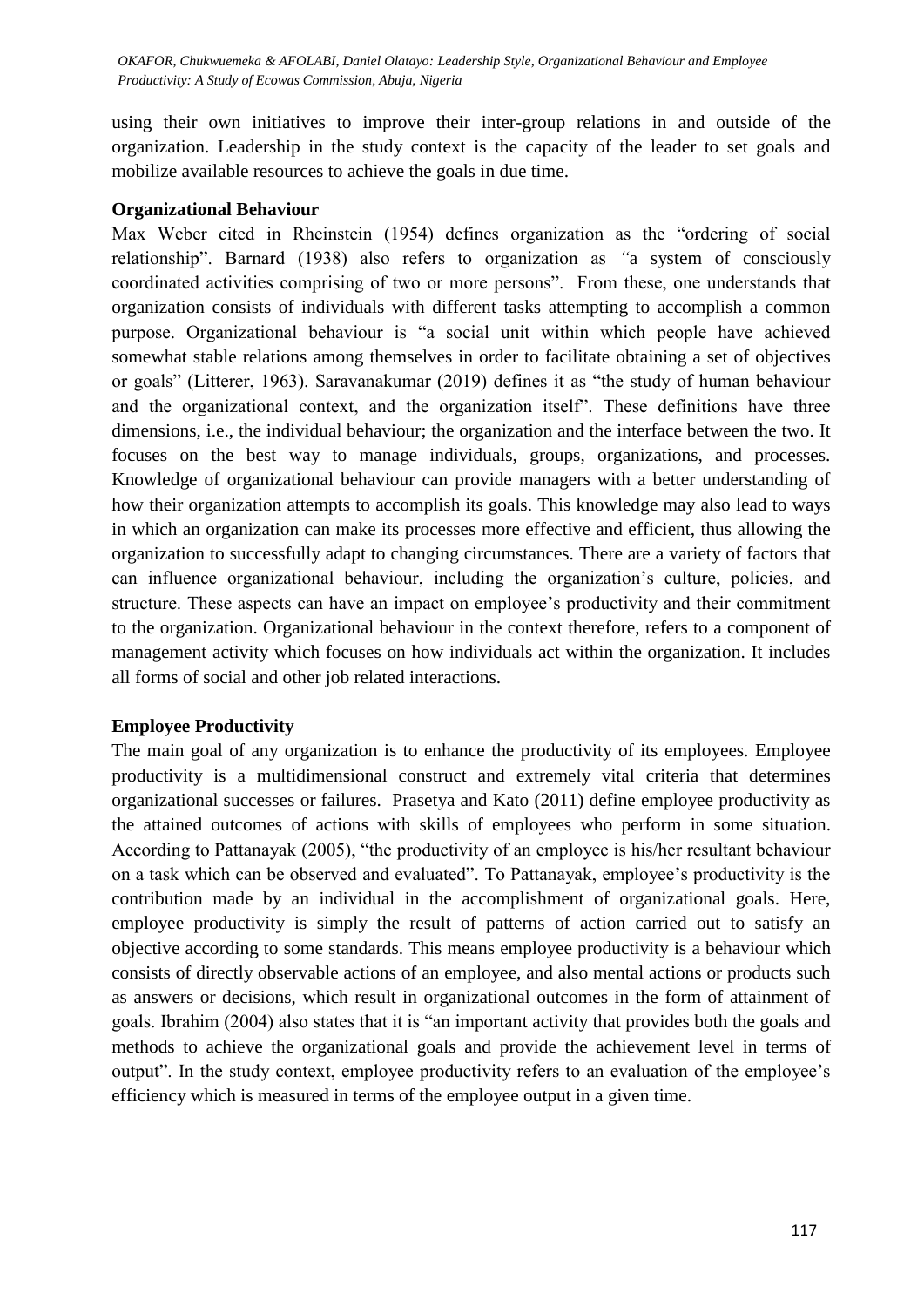### **Literature Review**

The success of an organization heavily relies on the leader's ability to optimize human resources and other resources. A good leader understands the importance of employees in achieving the goals of the organization. Motivating these employees is of paramount importance in achieving the goals. Fiedler and House (2008) indicate that organizational performance will suffer in direct proportion to the neglect of this. In the current age of rapidly changing business environments, leadership is an important and critical key-determinant for businesses and organizations, and studying this concept is just crucial (Krishnan, 2004). Throughout most of academic literatures, there is great deal of evidence relating to different forms of leadership depending on various organizational settings.

In authoritarian leadership, the manager retains most authority for himself and makes decisions with the mind that subordinates will implement. He is not bothered about attitudes of the subordinates toward a decision; he is rather concerned about getting the task done. This style is viewed as task oriented (Dubrin, 1998). Most organizations are moving away from this type of leadership as it stifles creativity in individual's ability to be innovative. Employees usually solely rely on instructions from their superiors and are afraid to develop or implement their ideas. However, Northouse (2017) believes that some decision requires strong leadership traits for approaches and things to be done efficiently and in timely manner. In ECOWAS Commission, authoritarian form of leadership is usually not encouraged given the array of professionals working in the various sectors. On the contrary, the democratic leadership style is exhibited where the focus of power is more towards the group, and where there is greater interaction within the group (Mullins, 2002). The manager shares the leadership functions with members of the group where he or she takes part as a team member. The manager allows decisions to emerge out of the process of group discussions, instead of imposing it on the group as a boss. This leadership style is appropriate only in instances where the nature of the responsibility associated with the decision is such that group members are willing to share with their manager, or alternatively the manager is willing to accept responsibility for decisions, which he or she has not made personally. Prerez, Milstein, Wood and Jacquez (1999) contend that subordinates share a sense of responsibility for the organization when they are allowed to participate actively in decision-making. This leadership model is found an important aspect of empowerment, teamwork and collaboration.

Qadir and Yesiltas (2020) established a link between transactional leadership and employee productivity. This follows from earlier works by Weber (1947) and Bass (1985). Transactional leadership style is based on traditional bureaucratic authority and legitimacy as stated (Bass & Avolio, 1997). Transactional leaders are able to motivate subordinates to perform and achieve desired outcomes by promising those rewards and benefits for the accomplishment of tasks (Bass, 1990). Bass describes the transactional leader's relationship with the subordinates as having three phases. Firstly, he recognizes what subordinates want to get from their work and ensures that they get what they want given that their performance is satisfactory. Secondly, rewards and promises of rewards are exchanged for employee's effort. Lastly, the leader responds to his employee's immediate self-interests if they can be met through completing the work. Qadir and Yesiltas (2020) stated that "along with rewards,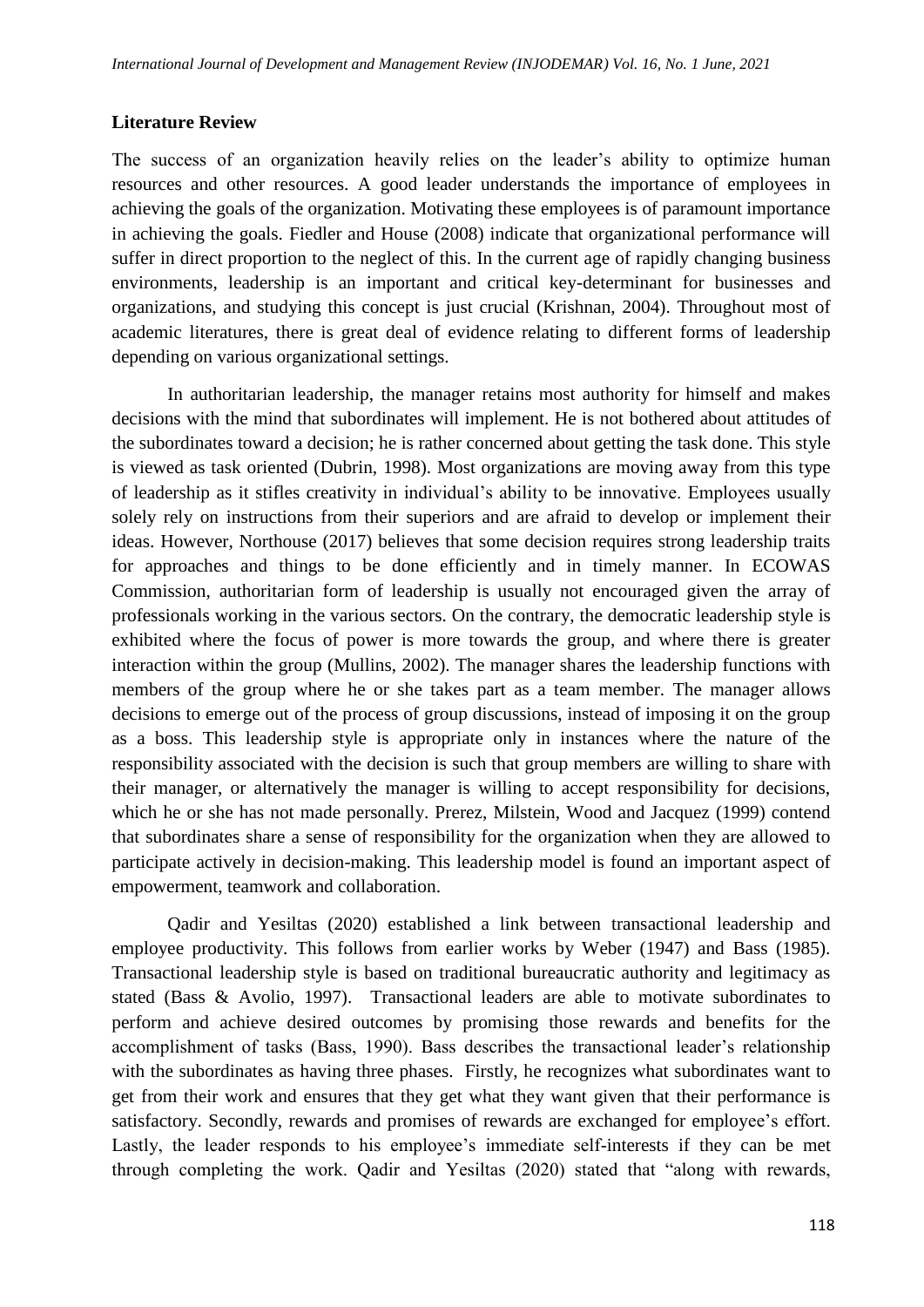transactional leaders deliver appropriate punishments to foster motivation and commitment". Thus, transactional leaders enable employee(s) to accomplish tasks or goals within the organization through reward and punishment systems.

Burns (1978) was the first to put forward the concept of "transforming leadership" to describe leader-followership relationship. To Burns transforming leadership "is a relationship of mutual stimulation and elevation that converts followers into leaders and may convert leaders into moral agents". Burns further suggested that "transforming leadership occurs when one or more persons engage with others in such a way that leaders and followers raise one another to higher levels of motivation and morality." Transformational leaders encourage subordinates to adopt the organizational vision as their own, through inspiration (Cacioppe, 1997). Hoch, Bommer, Dulebohn andWu (2018) contend that this style of relationship produces positive work outcomes and is further related to organizational needs such as commitment, trust, satisfaction and performance. Liaw, Chi, and Chuang (2010) believe that transformational leaders place the goals of both an organization and employees at the center by setting strategies where the followers can develop and grow. Recent study by Altheeb (2020) further demonstrates this leader-employee job relationship. The ECOWAS Commission embraces the transformational leadership style where employees are given the opportunity of career development and a well-defined career progression is established. The organization has a culture of providing both functional and technical training to its employees at least once a year, to ensure a well-motivated and highly skilled workforce. In some cases, employees are also transferred across ECOWAS institutions and agencies to enable them to have a global view of the organization and have greater proficiency in the official languages of ECOWAS (English, French and Portuguese). Earlier study undertaken by Booysen and Van Wyk (1994, in Swanepoel, 2000) in a South African context found that outstanding leaders, in terms of effectiveness, are perceived to show a strong and direct, but democratic and participative leadership style, and are seen as agents of change and visionaries who increase organizational performance.

Organizational behaviour addresses the issue of employee motivation, decision-making processes and manager's emotional intelligence. These issues are central to employee productivity and linked to the leadership style adopted in an organization (Katou, 2015). For instance, decision making is more centralized in an authoritarian organization and more decentralized in a democratic organization. Extant research into organizational behaviour in different organizations show that transformational leadership has a positive influence on organizational behaviour and employee productivity (Bass & Avolio, 1994; Ristow, 1998; Hoch et al., 2018). However, earlier study by Pruijn and Boucher (1994) show that transformational leadership is an extension of transactional leadership. The difference between these two models is that followers of transformational leadership exhibit performance, which is beyond expectations, while transactional leadership, at best, leads to expected performance (Bass & Avolio, 1994).

Conclusively, the literature shows that leadership style adopted by an organization has an effect on organizational behaviour and employee productivity. The leadership style, influences individual behaviours, structures and decision making patterns, and the productivity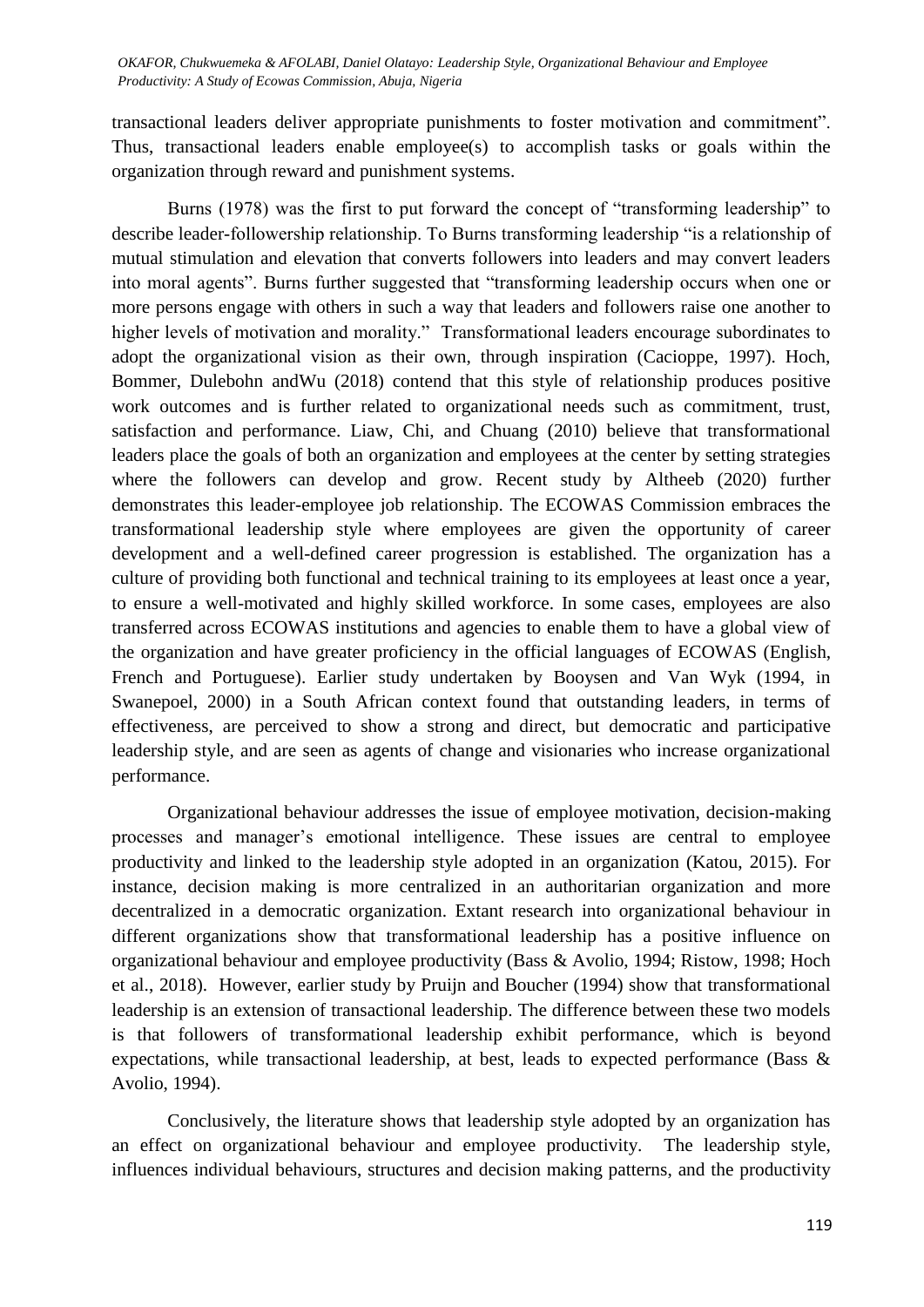level of the employee. Employees in organizations that practice authoritarian style of leadership may experience stifled ability to think and act independently, as they are not usually allowed to air their opinions and ideas. Leaders in these organizations do all the thinking and idea generation. Employees in organizations that practice transactional leadership style are momentarily motivated to achieve certain rewards as leaders associate specific rewards to key organizational goals. Organizations that practice transformational leadership style have career paths defined for their employees based on their skills and competencies. Here, employees see themselves as joint stakeholders in the organization and are motivated to achieve organizational goals so that their personal goals of being leaders in that organization can also be achieved. The treaty of ECOWAS Commission also outlines the aims, objectives and fundamental principles of the organization. This not only influences the organizational behaviour but defines the tenets and norms that employees need to conform to.

### **Theoretical Framework**

This paper is anchored on two theories: Fielder's Contingency theory and Likert leadership theory.

# **Fielder's Contingency Theory**

Fiedler's (1964) Contingency theory asserts that a leader's ability to lead is contingent upon various situational factors, including the leaders preferred style, the capabilities and behaviours of workers that depend heavily on the situational factors. According to Certo (2000), Fiedler came out that each leader has a preferred leadership style which maybe people-oriented or taskoriented. However, a leader's performance depends on three characteristics of the situation: leader-member relations, task structure, and the position power of the leader. The central assumption here is that an individual who attempts to influence others must use both directive (task) and supportive (relationship) behaviours. However, this assumption did not cater for the inherent change in human behaviours that necessitated different approaches in management and thus creates a gap in the researcher's field to try and bridge the gap by testing for the impact of this assumption on employee behavioural scenario in performance. Applying this theory to the ECOWAS Commission, leadership style is greatly influenced by the situations and prevailing circumstances, for instance, during statutory meetings which require a great deal of premeetings and intense work load, the leadership style might vary from the one adopted in performing the regular day-to-day activities. Overall, it is imperative that the Commission adopts a leadership style that guarantees increased productivity of employees and ensure that the organizational objectives are met.

### **Likert Leadership Theory**

According to Likert (1967), basic styles used in categorizing task orientation and employee orientation were incorporated to develop Likert's model of leadership effectiveness. Based on this model, there are four possible leadership systems: exploitative and authoritative; benevolent and authoritative; consultative; and participative. In the exploitative and authoritative system, the subordinates carry out the tasks while manager makes all work-related decisions. Managers tend to set rigid standard and methods for the subordinates to work with. Departure from this standards and methods by subordinates attract threats and punishments from the supervisor. The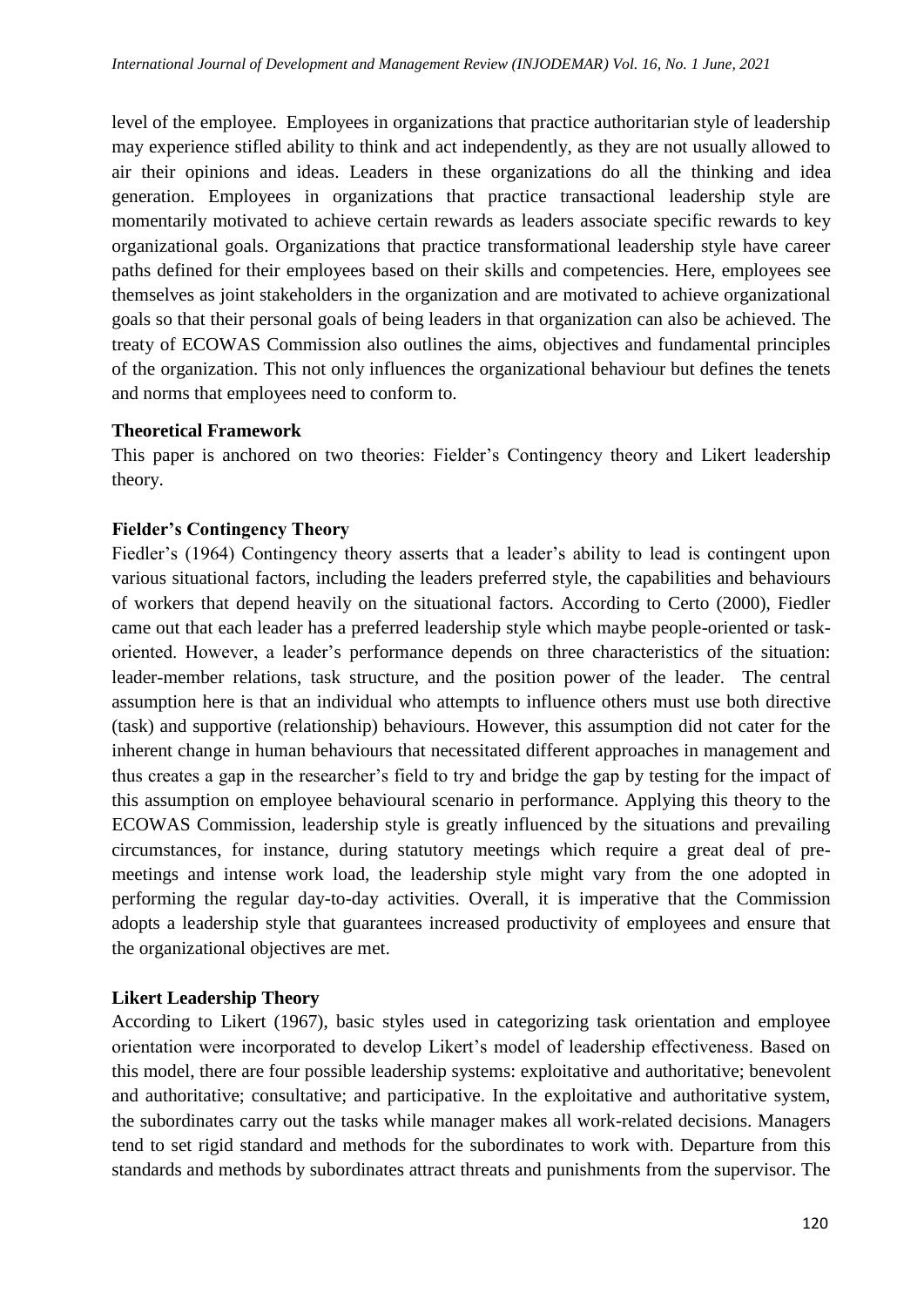managers entrust little confidence in their subordinates and in return, the subordinates fear their superiors and feel that they are inferior or different from them. Likert's studies show that leaders in organizational departments used the first and second styles of leadership mentioned with low productivity. High producing departments in an organization are those managed through consultative and participative leadership style. Based on all these, Likert concluded that system four leadership style is the best form of leadership in almost all work situations. However, other theorists, who are of the opinion that no leadership style fits all situations, have opposed this assertion. Considering that ECOWAS Commission is a complex organization with multicultural and multilingual dynamics, the four leadership styles are in use at various levels of leadership. For the lower level of workers, especially the artisans, managers tend to set rigid standard and methods for the subordinates to work with. However, this ensures that procedures and guidelines are respected in carrying out planned activities. At the middle and higher level, the Commission usually adopts the consultative and participatory approaches. The supervisor interacts with the subordinates on assigned tasks and allows the freedom to function bearing in mind set objectives by the organization. Planned activities are cascaded from the organizational goals and the results achieved by each worker are aligned to the objectives of the organization.

#### **Methodology**

#### **Research Design and Study Setting**

An organizational-based sequential explanatory mixed method (quantitative and qualitative) approach was used to assess the effect of leadership style and organizational behaviour on employee productivity at the ECOWAS Commission through a structured questionnaire and individual interviews**.**The study focused on the ECOWAS Commission located in Abuja. The Commission was selected among the other ECOWAS institutions because it has a higher staff strength. The result from the study at the Commission will serve as a good representation of what can be expected in the other ECOWAS institutions.

#### **Population and Sampling**

Stratified simple random sampling was adopted based on the existing categorization of staff into three (3) strata. The strata are Statutory (Management), Professional and General Staff which gives an approximate sample population of 51.43%. The population of staff members at the Commission is about 700, and using a convenient sampling, 120 staff were selected in each of the three strata because of easy accessibility, since the study was conducted at the ECOWAS Commission. Therefore, 360 staff constituted the sample of the study**.**

#### **Research Instrument**

Data were obtained from two sources namely, primary and secondary sources. Primary data were obtained using questionnaire and interviews. Secondary data were sourced from journals, textbooks, newsletters, ECOWAS annual performance reports, ECOWAS treaties and protocols, and other documented literatures. A self-designed questionnaire was used for data collection. The respondents were required to respond on a 5-Likert scale (1= Strongly Disagree 2= Disagree 3= Unbiased 4= Agree 5= Strongly Agree) on the effect of leadership style and organizational behaviour on employee productivity at the ECOWAS Commission, Abuja. In addition, semi-structured interview guide was used to solicit the participants' information on the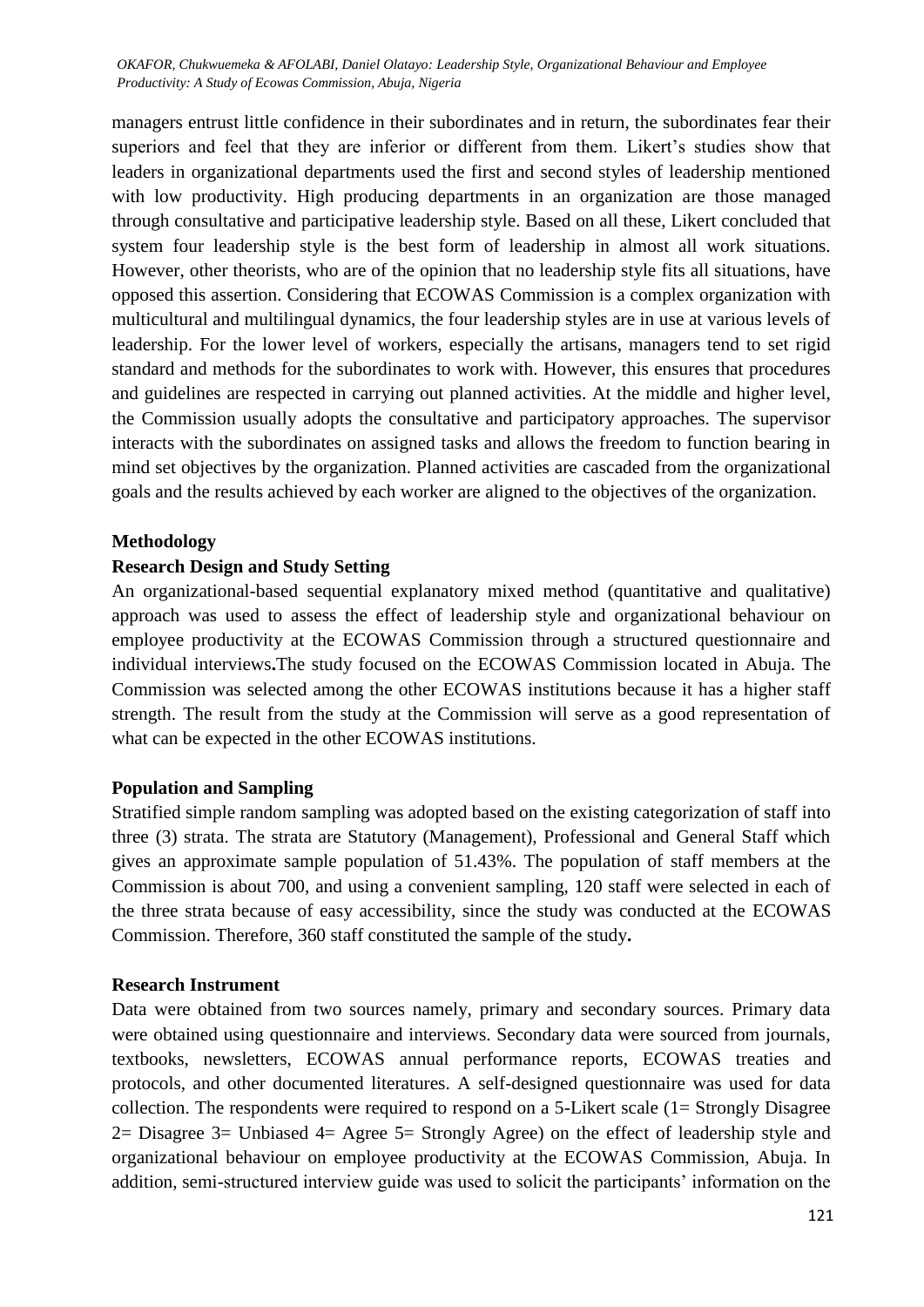effect of leadership style and organizational behaviour on employee productivity at the ECOWAS Commission.

## **Data Collection**

The copies of questionnaire were administered to the staff at the ECOWAS Commission office Abuja. The staff filled the questionnaire and returned to the researcher. Out of the 360 copies of questionnaire administered, 105 completed questionnaires were retrieved for analysis.To complement data from questionnaire source, data were further gathered through structured interview. This is to provide more substance and reveal detailed information from across board. To achieve this, eight (8) persons were interviewed. They include five (5) administrative and three (3) professional staff. The administrative staff were drawn from the administrative cadre and include Director of Administration; Deputy Director Procurement and Assistant Manager, Training; Manager Library Services and Manager, Corporate Services. The choice is informed by their constant participation in the policy process of the Commission. The three professional staff include the Deputy Chief Accountant; Assistant Medical Director and Chief Engineer, Technical Services.Participants gave consent to audio-record their interviews, which were transcribed verbatim. The participants expressed their views freely on the effect of leadership style and organizational behaviour on employee productivity at the ECOWAS Commission. The transcripts were cross-checked with the audio-recorded interviews to ensure accuracy and validity of the qualitative data. In addition, the staff were provided with the interview transcripts and emergent themes for comment and confirmation regarding the accuracy of the interviews.

# **Data Analysis**

Frequency and percentages were applied to analyze the quantitative data using the Statistical Package for Social Sciences (SPSS) (Version 23.0, IBM SPSS, Chicago, IL, USA); while the semi-structured interviews were analyzed using the thematic content analysis.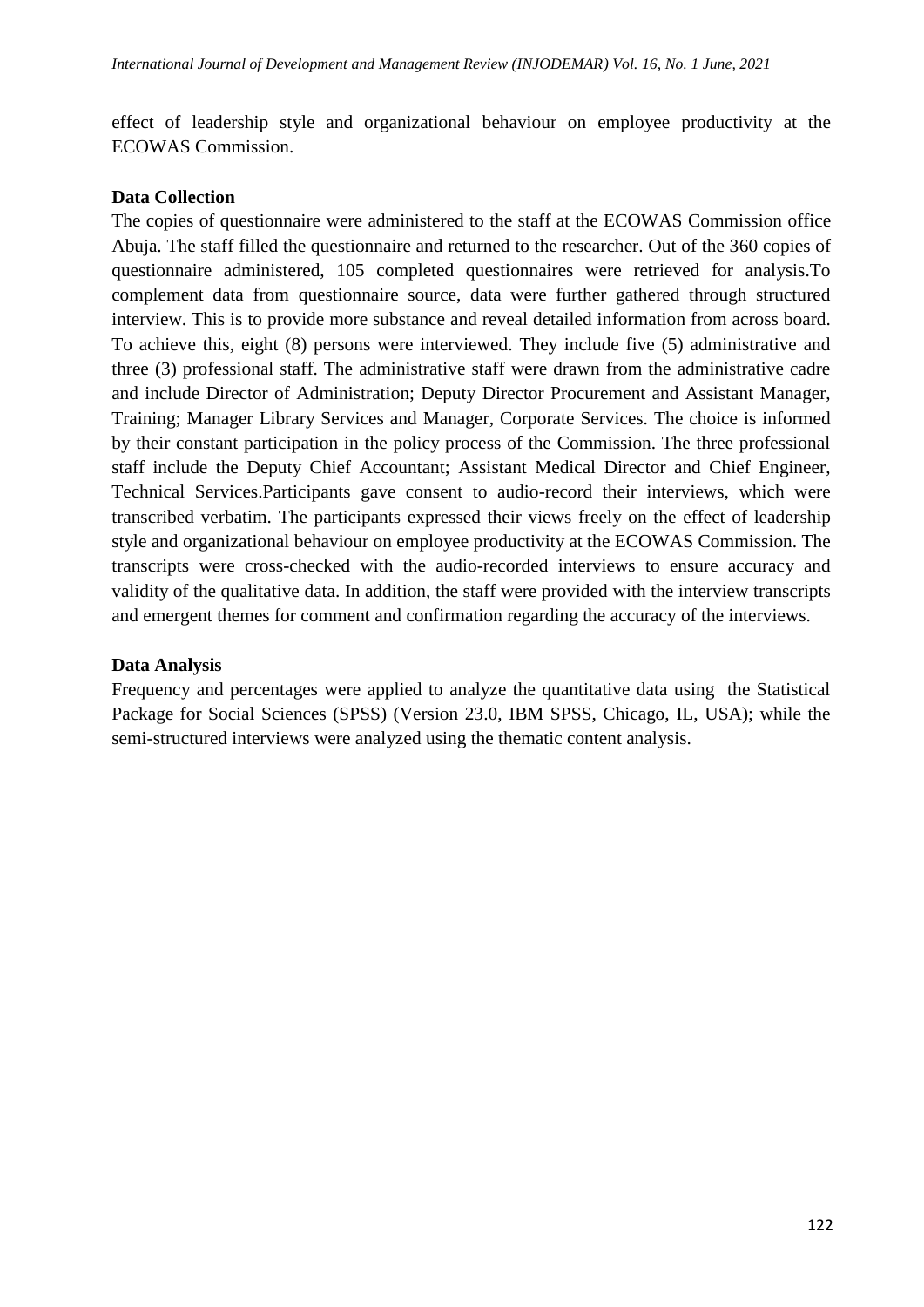# **Results and Discussion**

This comprises the results from both questionnaire and interview sources

## **Table 1: Leadership Styles (n=105)**

|                                                                                                                                                     | <b>SD</b>                   | D                           | <b>UND</b>                  | A                           | <b>SA</b>                 |
|-----------------------------------------------------------------------------------------------------------------------------------------------------|-----------------------------|-----------------------------|-----------------------------|-----------------------------|---------------------------|
| <b>Statement</b>                                                                                                                                    | $n\left(\frac{0}{0}\right)$ | $n\left(\frac{0}{0}\right)$ | $n\left(\frac{6}{6}\right)$ | $n\left(\frac{0}{0}\right)$ | $n$ (%)                   |
| Coercive Style: Firm/strong discipline is important<br>to get assigned job done.                                                                    | 52(50)                      | 38(36)                      | 0(0)                        | 15(14)                      | $\overline{0}$<br>$(0\%)$ |
| decisions<br>Authoritarian<br>Style:<br>Implementing<br>$\mathbf{a}$<br>most suitable<br>questions<br>the<br>without<br>for<br>organization.        | 61(58)                      | 30(29)                      | 0(0)                        | 11(10)                      | 3(3)                      |
| Affiliative style: The mark of a good manager is<br>the development of close personal relationships<br>with subordinates.                           | 34(32)                      | 49(47)                      | 3(3)                        | 12(11)                      | 7(7)                      |
| Participatory Style: Employees develop best when<br>given the opportunity to participate.                                                           | 13(12)                      | 84(80)                      | 0(0)                        | 8(8)                        | 0(0)                      |
| Pacesetting style: Employees should be able to find<br>solutions to job difficulties on their own.                                                  | 28(27)                      | 44(42)                      | 0(0)                        | 19(18)                      | 14(13)                    |
| Coaching style: It is the job of the manger to<br>motivate subordinates by providing performance<br>feedback.                                       | 39(37)                      | 55(53)                      | 0(0)                        | 11(10)                      | 0(0)                      |
| Transformative<br>transformational<br>style:<br>A<br>leadership style has a positive impact on the<br>performance of employees in the organization. | 52(50)                      | 46(44)                      | 4(4)                        | 2(1.5)                      | $\mathbf{1}$<br>(0.5)     |

Authors source (2020); n=number; %= percentage; SD=strongly disagree; D = disagree; UND= undecided; SA= strongly agree

The findings in Table 1 indicate that there is a little coercive leadership tendency observed at the ECOWAS Commission, as majority of the respondents (86%) either disagreed or strongly disagreed that employees need firm/strong discipline to get assigned job done. The findings show a lessauthoritative tendency at ECOWAS Commission as 58% and 29% of the respondents strongly disagree and disagree respectively that implementing decisions without questions is most suitable for the organization. Leaders and managers form personal relationship with colleagues and managers which are believed to improve relationship at work as 32% and 47% of respondents strongly agree and agree respectively that the development of close personal relationships between superiors and subordinates is a mark of good managers. The findings further show that the ECOWAS Commission has a very strong transformative tendency. Overwhelming majority of the respondents either strongly agree that if a transformational leadership style is adopted and fully implemented, it will have a positive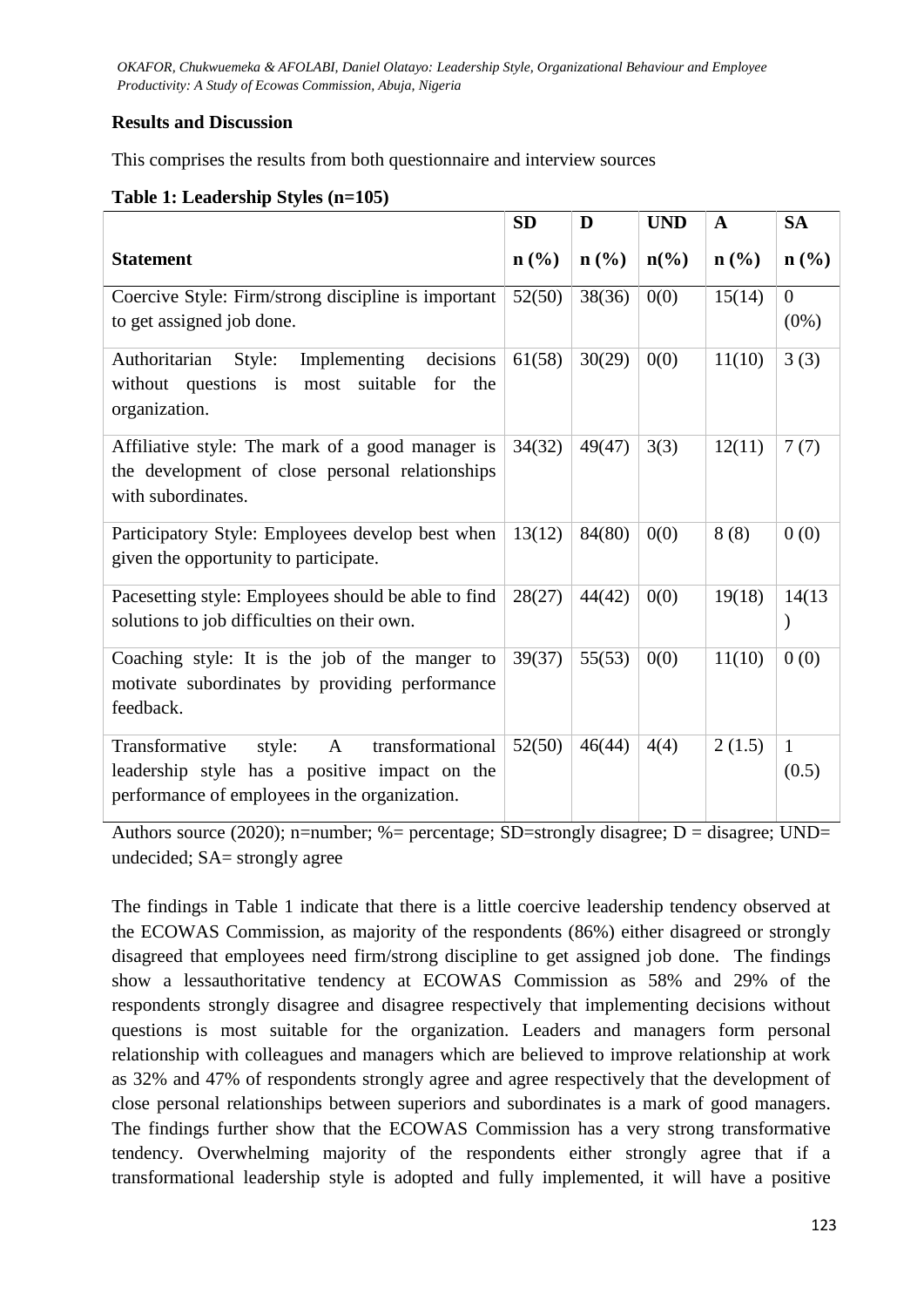impact on the performance of employees in the organization; 50% strongly agree to the statement, while 44% agreed. Respondents indicated that when managers involve subordinates in the various activities of the organization and "walk them through", effectively performing tasks as required, this could be a good form of mentoring subordinates to take up managerial posts subsequently.

| <b>Statement</b>                                                                                               | <b>SD</b>  | D                                             | <b>UND</b> | A      | <b>SA</b>                   |
|----------------------------------------------------------------------------------------------------------------|------------|-----------------------------------------------|------------|--------|-----------------------------|
|                                                                                                                | $n ( \% )$ | $\mid$ n (%) $\mid$ n (%) $\mid$ n (%) $\mid$ |            |        | $n\left(\frac{0}{0}\right)$ |
| Cultural Diversity: Managers do not discriminate $  12(11)   32(31)   13(12)  $<br>based on country of origin. |            |                                               |            | 32(31) | 16(15)                      |
| Working with colleagues from different member $\vert$ 2(2)<br>states makes me uncomfortable.                   |            | 4(4)                                          | 11(10)     | 43(41) | 45(43)                      |

### **Table 2: Organizational Behaviour (n=105)**

Authors source (2020); n=number; %= percentage; SD=strongly disagree; D = disagree; UND= undecided; SA= strongly agree

The findings in Table 2 show that respondents seem to be divided on how managers treat employees based on cultural or national affiliations. About half of the respondents agreed or disagreed that some managers do not discriminate against the employees based on their country of origin. It was observed that this may demotivate some staff and negatively affect organizational behaviour. The findings show that most employees have experienced cultural integration and are able to work more effectively by learning the official languages of the other member states and other cultural practices and these have contributed to positive organizational behaviour.

| <b>Statement</b>                                                                                                                                                                     | <b>SD</b>                   | D      | <b>UND</b>                  | A      | <b>SA</b>       |
|--------------------------------------------------------------------------------------------------------------------------------------------------------------------------------------|-----------------------------|--------|-----------------------------|--------|-----------------|
|                                                                                                                                                                                      | $n\left(\frac{0}{0}\right)$ | n(%)   | $n\left(\frac{0}{0}\right)$ | n(%)   | $n\binom{0}{0}$ |
| is<br>of<br>reward / motivation<br>Employee<br>a way<br>employee<br>enhancing<br>morale<br>increasing<br>and<br>productivity in the Commission                                       | 33(31)                      | 72(69) | 0(0)                        | 0(0)   | 0(0)            |
| Organizational behaviour and employee productivity:<br>the values, principles and organizational behaviour at<br><b>ECOWAS</b><br>Commission<br>employee<br>improves<br>productivity | 33(31)                      | 50(48) | 5(5)                        | 12(11) | 5(5)            |

### **Table 3: Employee Productivity (n=105)**

Authors source (2020); n=number; %= percentage; SD=strongly disagree; D = disagree; UND= undecided; SA= strongly agree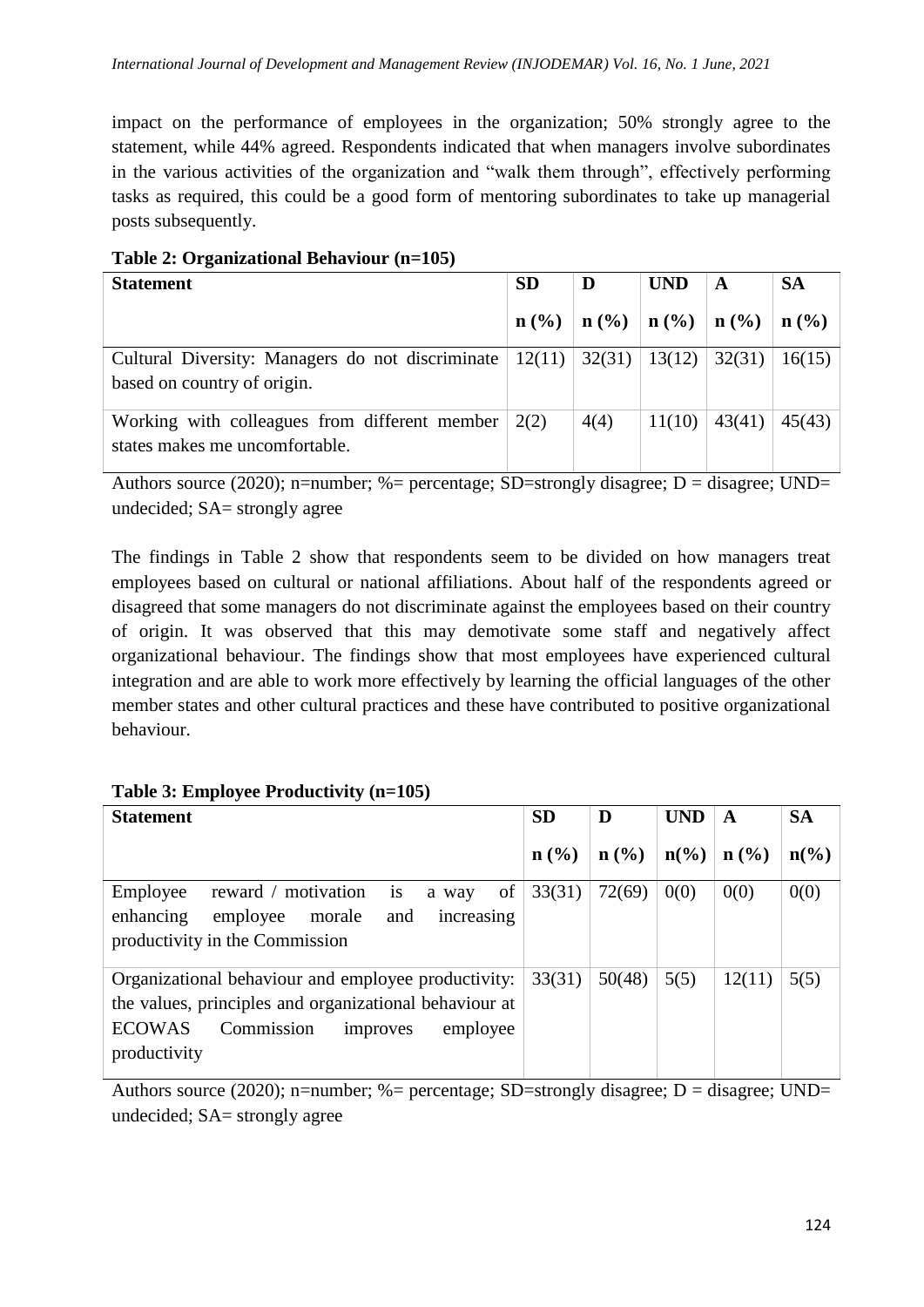Table 3 indicates that respondents either strongly agree or agree to a comprehensive reward system serving as a motivation for the employees and thereby improving their productivity. About 31% strongly agree that instituting a reward system will enhance and increase employee productivity in the Commission, and a huge majority 69% also agree. The findings also show that most respondents indicated that some of the organizational behaviour of the Commission is documented in the ECOWAS Treaty and the ECOWAS staff regulation. Herein, 31% of the respondents strongly agree that the values, principles, and organizational behaviour at ECOWAS Commission has greatly improved employee productivity, 49% of respondents agreed to the statement. This relates to resolution of conflict among staff, organizational principles and ethics.

### **Interview Results**

This section presents the verbal responses during the interview sessions. A total of eight (8) persons were interviewed.

In answer to whether managers control situations as they arise, a respondent said that ―*managers and all in the leadership positions often take firm control of the situations as they arise*". He further added that "*this is to ensure no deviation from the policies and plans of the Commission*‖ (Director of Administration, Male, 57 years old).This response was confirmed by the Assistant Manager, Training and Manager, Library Services.

In answer to whether managers delegate powers to subordinates, another respondent maintained that "the Commission structure is designed for a level of delegation of duties" (Deputy Chief Accountant, Male, 55years old). This response was corroborated by another respondentwho added that "*managers delegate powers to subordinates whenever the need arises*‖(General Manager Corporate Services, Female, 48years old).

In describing the leadership style at the Commission, a respondent said that "*the leadership style is democratic"...*"*all categories of staff, especially those in the lower cadre are always afforded the opportunity of interacting with the management staff on issues that affect them and the Commission"* (Executive Officer, Male, 28years old). This response was confirmed by a graduate trainee.

On whether managers accept inputs and ideas from subordinates, another respondent said "that managers accept inputs and ideas from subordinates when they are constructive *enough to contribute to the goals of the Commission"* (Deputy Manager, Procurement, Male, 52years old). This answer was confirmed by another respondent who added that *"a times beautiful ideas originate from the subordinates and in that case such ideas are adopted and probably modified"*(Director of Administration., Male, 57years old).

Regarding whether both managers and subordinates are aligned to the core values and visions of the Commission, a respondent said that<sup>"</sup>all, both mangers and subordinates are *aligned to the core values and visions of the Commission"* (Assistant Manager, Training, Female, 53 years old). This was confirmed by another respondent who added that "*it is everybody's business to align to the core values and visions of the Commission"* (Chief Engineer, General Services, Male, 58years old).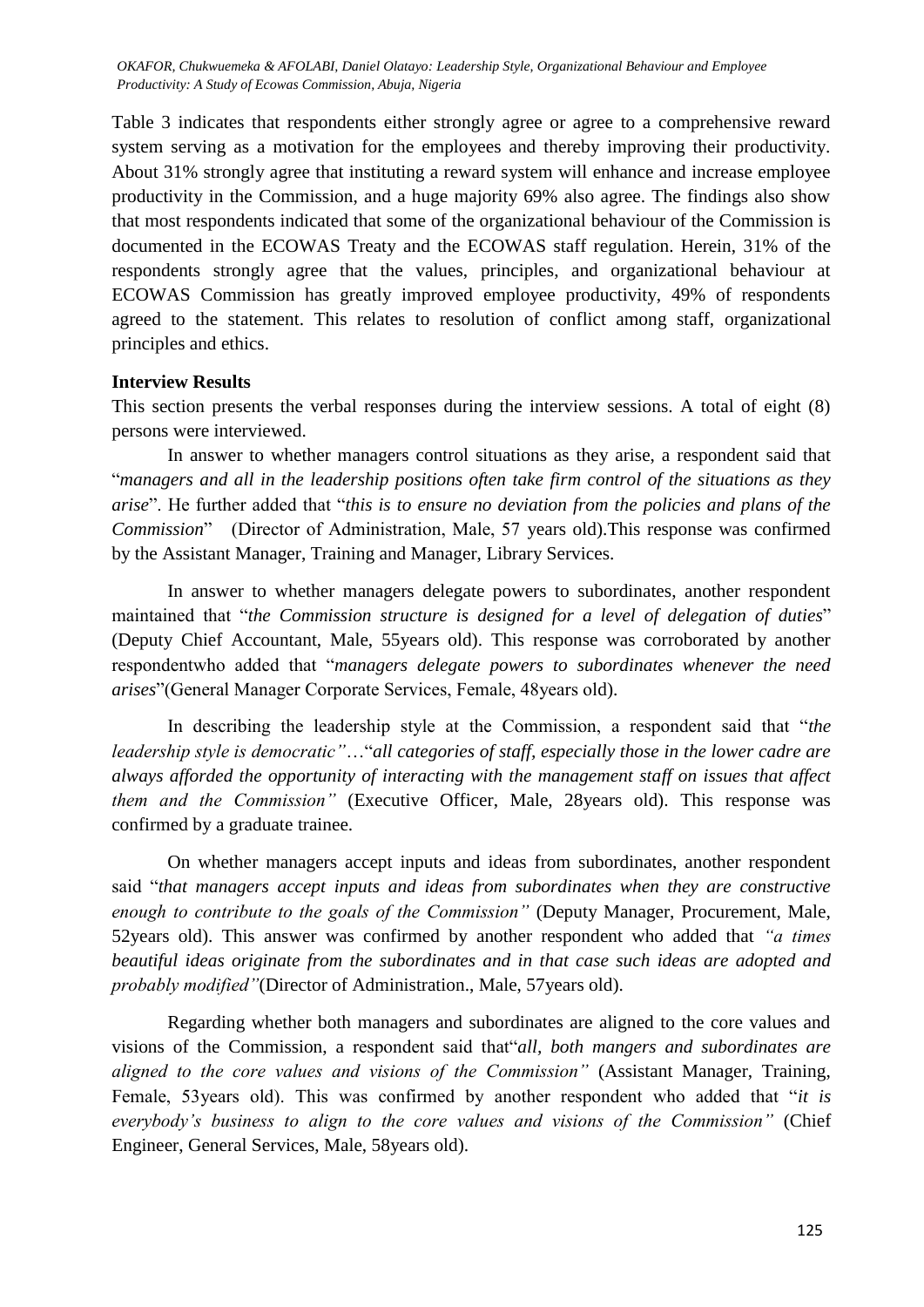In response to whether organizational behaviour at the Commission influences employee productivity or not, a respondent said*"firstly, you can observe a positive behaviour which runs through the whole strata of the organization and this includes the relaxed environment, motivation system, decision making process and other patterns of official relations".* He adds that "this pattern of organizational behaviour positively influences worker's productivity" (Director of Administration, Male, 57years old). This was confirmed by another respondent who added that "*the organizational behaviour is influenced by good management and therefore*, *positively influences workers productivity*‖ (Accounts Officer, Female, 44years old).

Concerning whether transformational leadership style play significant role in improving employee productivity or not, a respondent firstly describes transformational leadership as "*one modern style that builds on positive leader-workers relationship*". He adds that "*it plays great role in improving employee productivity"* (Deputy Manager, Procurement, Male, 57years old). This was further confirmed by another respondent who maintained that "*it encourages workers to put in their best and it is followed up with commensurate reward system"* (Deputy Chief Accountant, Male 56years old). This response was confirmed by another respondent who added that "*it is the best to build confidence in modern organizations, and it is the best style of leadership to improve workers productivity in both public and private organizations"* (Director of Administration, Male 57years old).

### **Summary of Findings**

From the foregoing, the findings show that there is a significant relationship or link between leadership styles, organizational behaviour and employee productivity at the ECOWAS Commission. The findings show that leaders at the ECOWAS Commission exhibit a transformational leadership style and that this style has positive effect on employee productivity. Hughes, Ginnett and Curphy (1994) contend "that transformational leaders also have the ability to align people and the systems so as to achieve integrity throughout the organization". This implies that managers are very particular about getting results and motivate employees to give their best in order to increase productivity. The leadership practice at the ECOWAS Commission seems to march the description on transformational leadership given by Conger (2002) "as the leadership that goes beyond incentives for performance, to develop and encourage workers intellectually and creatively, as well as to transform their own concerns into an essential part of the organization's mission". This leadership style is used by leaders to change the current situation of an organization by identifying those who follow the organization's challenges through inspiration, persuasion, and excitement to achieve a high level of clear vision for the purpose of recognizing common goals (See, Certo, 2000). Further findings confirm a significant relationship or link between the organizational behaviour and employee productivity (Hoch et al., 2018; Yesiltas & Qadir, 2020). Also, the organizational culture, reward system, and change management are found to contribute in reinforcing positive organizational behaviour and this led to increased employee productivity. Further findings show that managers feel responsive to issues that come up in the organization and are proactive in taking decisions. However, middle level managers rely on directives from the top managers before taking decisions most of the times. In this case, little opportunity may be given to middle level managers to take decisions when the need arises. The organizational behaviour supports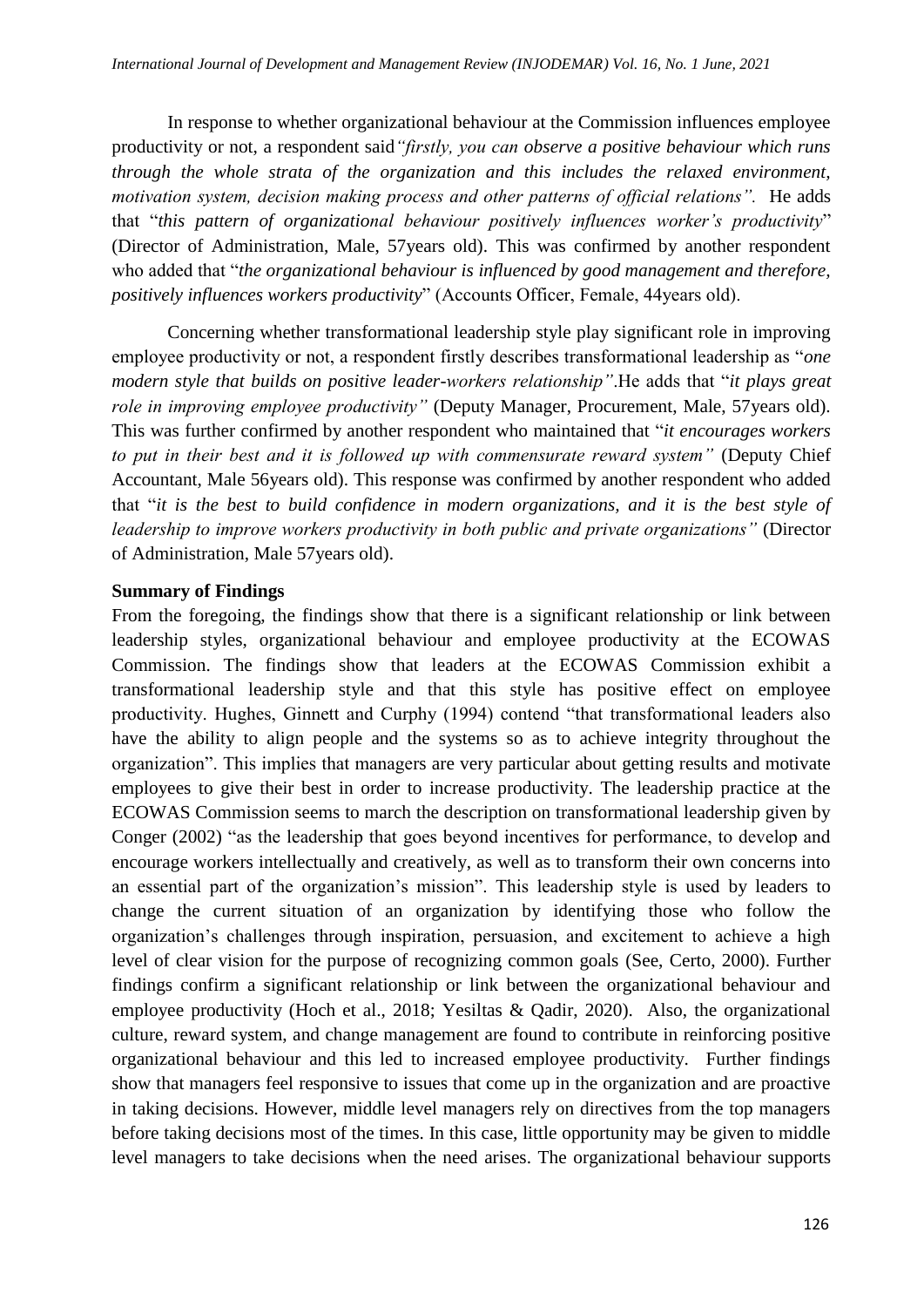inclusive and participatory decision-making process, but the leadership style of a manager (authoritarian or participatory) may usually have an impact on this.

# **Conclusion**

This study shows the relevance of leadership styles and organizational behaviour to employee productivity. The application of leadership styles in an appropriate way goes a long way to deliver high level performance to management. The study viewed leadership styles from the perspective diversity. This applies to the Commission, a multilateral organization comprising fifteen member states. With different cultural and political backgrounds, some employees from a background that endorses authoritarian leadership style may accept similar actions from their superiors and tag a democratic and participatory leadership style as being weak and vice versa. However, more than one leadership style may be used to improve employee's productivity.

# **Recommendations**

In view of the foregoing, this study makes the following recommendations.

- Transformational leadership style should continue to be promoted to enhance organizational behaviour and employee productivity.
- There is the need to foster more open communication conduit between management and employees at all levels. This will enable managers to constantly stay in touch with employees on issues that may affect productivity. This can also create an environment where the middle level managers feel inclusive in the decision-making process and thus streamline the time it takes in taking decisions.
- There is also the need to adopt a more inclusive and democratic model in the workplace to harness more creativity and innovation in employees that would otherwise be stifled. By so doing, employees would always have an avenue or platform to provide opinions on key policy issues and ideas that ultimately affect their productivity.

# **References**

- Adlam, R., & Villiers, P. (2003). *Police leadership in the twenty-first century: Philosophy, doctrine and developments.* Winchester: Waterside Press.
- Anderson, P. (1999). Complexity theory and organization science, *Organization Science*, 10, 216-232.
- Armstrong, M. & Baron, A. (1998). *Performance management –The new realities*, London: IPD Ibrahim.
- Bass, M. (1990). *Stogdill's handbook of leadership* (2nd Ed.). New York: The Free Press.
- Bass, M. (1985). *Improving organizational effectiveness through transformational leadership,* New York: Sage Publications.
- Bass, B. M., Avolio, B. J., &Goodheim, L. (1987). Biography and the assessment of transformational leadership at the world-class level, *Journal of Management, 13*(1), 7– 19.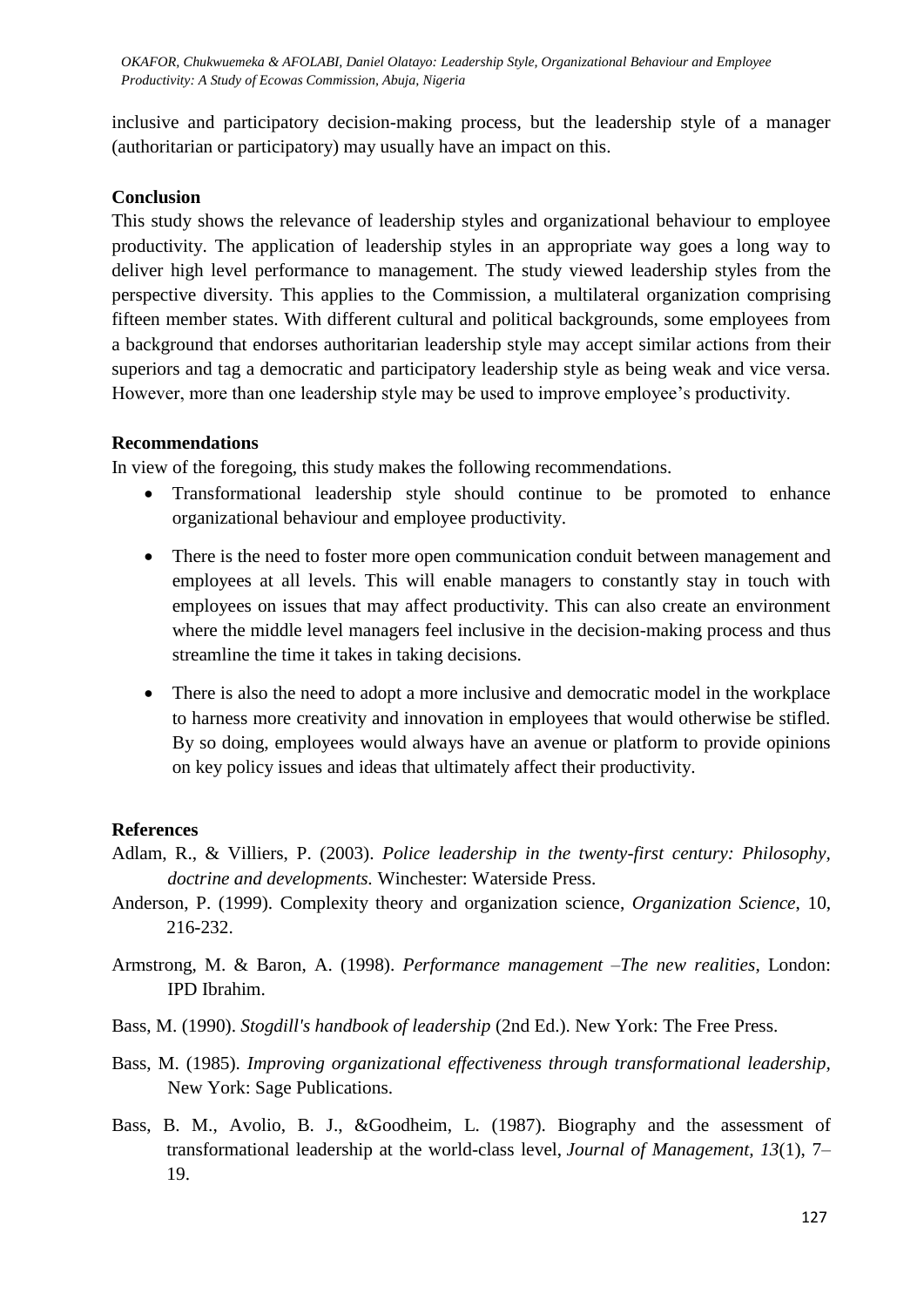Barnard, C.I (1938). The functions of the executive. Cambridge, MA; Harvard University Press.

- Brand, C., Heyl, G. & Maritz, D. (2000). "Leadership". In M. Meyer and Botha (Eds). *Organizational development and transformation in South Africa,* Durban: Butterworths.
- Booysen, L. & Van, W., (1994). Diversity management, in J. Slabbert, B. Swanepoel and J. Prinsloo (Eds), *Managing employment relations in South Africa*, Johannesburg: Juta.
- Burns, J.M., (1978). *Leadership*. New York; Harper and Row.

Cacioppe, R. (1997). Leadership moment by moment. *Journal of Leadership and OrganizationalDevelopment,* 18(7), pp.335-345.

- Certo, S. C. (2000). *Modern management: Diversity, quality, ethics and the global environment*, London; Prentice Hall.
- Conger, J.A. (2002). *Charismatic leadership in organizations*. New York; Thousand Oaks.
- Dubrin, A. (1998). *Leadership research findings, practice, and skills*. Chennai; All India Publishers and Distributors.
- Economic Community of West African States (1975). Treaty of the Economic Community of West African States (ECOWAS).
- Economic Community of West African States (2016). Annual Report. https://www.ecowas.int/wp-content/uploads/2017/11/Annual-Report-2016\_English-Fina\_Final.pdf.
- Fiedler, E. (1967). *A theory of leadership effectiveness.* New York; McGraw-Hill.
- Fiedler. E. & House, J. (1988). Leadership theory and research, A Report of Progress. *International Review of Industrial and Organizational Psychology*.
- Harris, A. (2007) Distributed leadership: Conceptual confusion and empirical reticence*. International Journal of Leadership in Education*, 10(3):1–11.
- Hoch, J. E., Bommer, W.H., Dulebohn, J.H., & Wu, D. (2018).Do ethical, authentic, and servant leadership explain variance above and beyond transformational leadership? A meta-analysis. *Journal of Management,44*(2), 501–529.
- Howell, J. M., & Avolio, B. J. (1993).Transformational leadership, transactional leadership, locus of control, and support for innovation: Key predictors of consolidated-business unit performance.*Journal of Applied Psychology*, 78(6), 891–902
- Jaques, E., & Clement, S. (1991). *Executive leadership: A practical guide to managing complexity.* Arlington, VA: Cason Hall
- Katou, A. A. (2015). Transformational leadership and organizational performance: Three serially mediating mechanisms. *Employee Relations, 37*(3), 329–353.
- Kotter, J.P. (1988). *The Leadership Factor*. New York: The Free Press.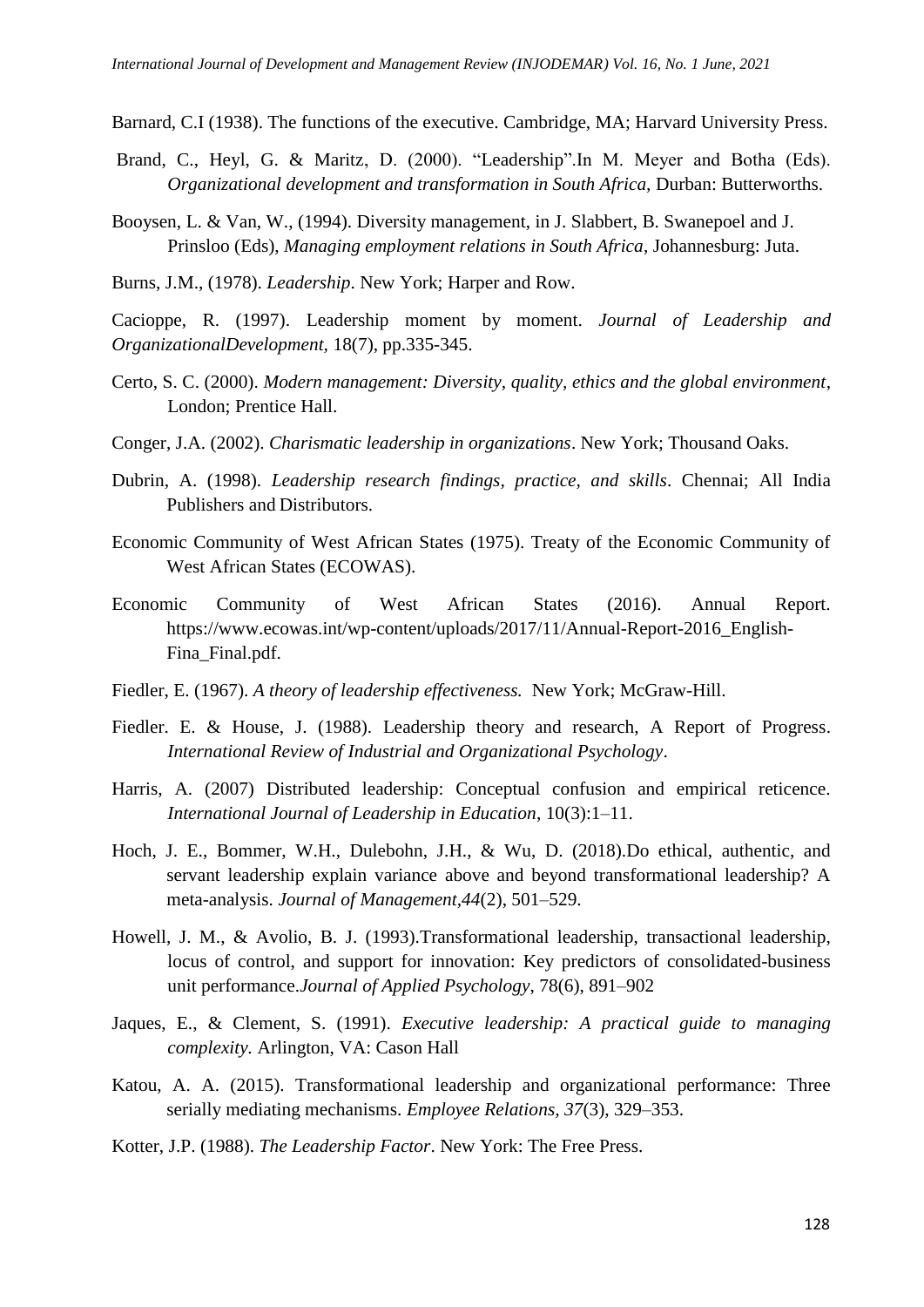- Krishnan, V.R. (2004). Transformational leadership and outcomes: Role of relationship duration.*Journal of Leadership & Organization Development*, 26(6), 442-457. <https://doi.org/10.1108/01437730510617654>
- Liaw, Y. J., Chi, N. W., & Chuang, A. (2010). Examining the mechanisms linking transformational leadership, employee customer orientation, and service performance: The mediating roles of perceived supervisor and coworker support, *Journal of Business and Psychology, 25*(3), 477-492.
- Likert, R. (1961). *New patterns of management*, New York: McGraw-Hill.
- Litterer, J.A (1963). *Organizations: Structured behaviour*. New York: John Wiley.
- Maccoby, E. E. (1979). Social behaviorist thirty-three months in same-sex and mixed-sex dyads*, Child Development*, 49(3), 557–569. [https://doi.org/10.2307/1128222.](https://doi.org/10.2307/1128222)
- Maxwell, J.C. (1999). *The 21 Indispensable qualities of a leader: Becoming the person others will want to follow*. Tennessee: Thomas Nelson Publishers.
- Mullins, L. (2002). *Management and organizational behaviour*. New York: John Wiley.
- Northouse, P. G. (2017). *Introduction to leadership: Concepts and practice*. London: Sage Publications.
- Paracha, M., Qamar, A., & Waqus, H. (2012). Impact of leadership style (transformational and transactional leadership) on employee performance and mediating role of job satisfaction, study of private school (Educator) in Pakistan*, Global Journal of Management and Business Research,* 12(4), 55-64.
- Pattanayak, B. (2005). Influence of learned optimism and organizational ethos on organizational citizenship behaviour: a study on Indian corporations, *International Journal of Human Resources Development and Management.* 5 (5), 85 - 98.
- Prasetya, A. & Kato, M. (2011). The Effect of financial and non-financial compensation to the employee performance. The 2nd International Research Symposium in Service Management. Yogyakarta, Indonesia.
- Prerez, A. V., Milstein, M. M., Wood, C. J., &Jacquez, D. (1999). *How to turn a school around: What principals can do?* California: Corwin Press Inc. Press.
- Pruijn, G. J. & Boucher, R.J. (1994). The relationship of transactional and transformational leadership to the organizational effectiveness of Dutch National Sports organizations. *European Journal of Sport Management*, 4(2), 72-87.
- Qadir, K. H., &Yeşiltaş, M. (2020). Effect of leadership styles on organizational commitment and performance in small and medium-sized enterprises in Iraqi Kurdistan. *Social Behavior and Personality, An International Journal, 48*(9), e9197
- Randolph, A. (2000). Re-thinking empowerment: Why is it so hard to achieve*? Organizational Dynamics,* 29(2), 94-107.